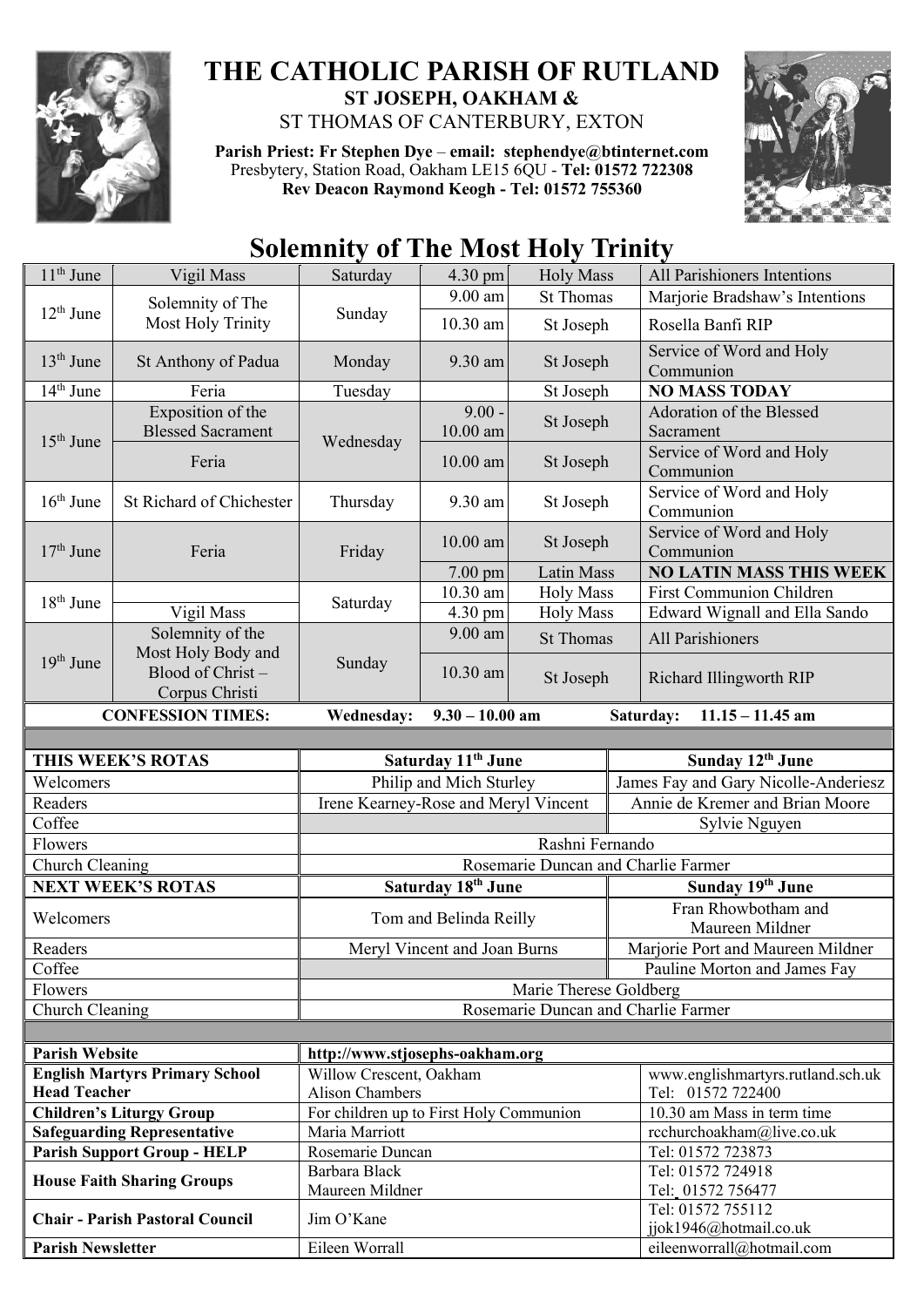**Please pray for the following who are ill:** *Colleen Lully, Mary Hurst, Sarah Ennis, Marie-Jeanne Lloyd-Hughes, Philip Quinn, Teresa Thompson, Sharon Larkworthy, Myra Smith, Janet and Barry Chalmers-Stevens, Fr David Bowler, Annie Welsh, Floss Jepson, Joy Widdows, Krystyna Chritchlow, Sally Blythin, Richard Goodger, Jim Whalley,, Fr John Trenchard, Elisabeth Simpson, Florence Valentine, Alison Pepperdine. Neil Mackenzie, David Price, Fr Kevin Gradwell, Moira McCormick, Claire Smith, Fiona Ruddle, Calum Simpson, Angela Munton, John Shortmoor, Joseph Shortmoor,Fr Tom McGovern, Elizabeth Ann Hill, Melanie McDonald, Ita Jones and Michael Dawson - If you cannot see your loved one's name in this sick list online you need to sign a consent form – please email Maria at rechurchoakham@live.co.uk.* **Anniversaries** *Paul Grogan, Ivy Hewett, Elsie Lawson, Bridget Davis, Doreen Healey, Hugh Harris, Anna Bates, Walter Weston, Eunice Rawlings, John Adler, Patrick Leo Kelly, Edward Hayes, Kathleen Gillett, Clarissa Brain, Mary Wallace and Anne Hindley* **Last week's collection** Collections £139.49 Planned Giving and Donations £1,082.00 Total  $£1,221.49$ **The celebrant this weekend will be Fr Frank Carvill. Please make him welcome. Second Collection** There will be a second collection after Holy Mass this weekend for World Communications. **Don't forget** to join us for coffee after Holy Mass on Wednesday and Sunday. **Bereavement Group** The next Bereavement Group meeting will be on 13<sup>th</sup> June at 2.30 pm in the Meeting Room. **Second Collection** There will be a second collection after Holy Mass next weekend (18<sup>th/19th</sup> June) for Day for Life. **St Joseph's Parish Council** There will be a Parish Council meeting on **Thursday 7th July**. If you wish to ask a question or suggest an item for the agenda, please submit by **Wednesday 29th June** to Jim O'Kane via email at [jjok1946@hotmail.co.uk](mailto:jjok1946@hotmail.co.uk) **Parish Groups – The Parochial Parish Council** The PPC is probably best described as the equivalent of St Martha within St Joseph's Church. Although we have the lesser part to play, it is important that we achieve the equivalent of putting the meal on the table in time. Our job is to help Fr Stephen to ensure that St Joseph's is a fit and safe place to be at the centre of the Parish and to act as a conduit between Priest and parishioners. Items discussed in our triannual meetings over the last few years have included stained glass windows installation, the security of the church and Fr Stephen, fire safety, grounds safety, establishing a Facebook page, stable block conversion, entrance hall extension, homelessness in Rutland, care of vulnerable parishioners, aid for English Martyrs Academy, live streaming, Churches Together and implementation of the Synod Parish recommendations. The committee has members responsible for Church finance, properties, safeguarding, Extraordinary Ministers, HELP, the Children's Liturgy, young families, the parish youth, English Martyrs Academy, Exton and Uppingham, as well as Fr Stephen and Deacon Raymond of course. Andreas Menzies will take over as Chair in July. Jim O'Kane **Dear parishioners** A cheque for £234.37 has been sent to Caritas for the Ukrainian appeal. This is from three months teas and coffees after Masses on Sunday and Wednesday. Thank you all so much. The Parish is looking to host a **Strawberries and Cream** afternoon on Sunday 26<sup>th</sup> June at 3.00 pm in the Meeting Room. If you would like to go could you please put your name on the list in the Church porch. **An exciting opportunity** has arisen to support the work of Bishop Patrick as the Bishop's Personal Assistant. This role would suit someone with experience as a Senior Personal Assistant or Executive Assistant in a substantial complex organisation, who is willing and able, enthusiastically, to support the mission of the Catholic Church and with knowledge of its organisation and functions. For more information and an application pack, email office@dioceseofnottingham.uk **Events for Families this June**: To celebrate the World Meeting of Families, the Diocese has organised: a talk on Tuesday 21<sup>st</sup> June at 8.00 pm: 'Parenting as a Way to Sainthood: What We Can Learn from Ss Louis and Zelie Martin'; exploring the lives St Therese of Lisieux's parents and how we grow in faith as a family; a second talk on Thursday 23<sup>rd</sup> at 8.00 pm 'Evangelising your Children'; looking at how to pass the faith on to your children; thirdly, on Saturday  $25<sup>th</sup>$  at 4.00 pm there will be a Diocesan Mass for Families followed by a BBQ and Social Gathering at Our Lady of Lincoln Church, Lincoln. To register for any of the three events, visit www.dioceseofnottingham.uk/events. **Hidden Treasure: Catholic Churches in England and Wales** The Friends of Nottingham Cathedral invite everyone to their inaugural Summer Lecture on Thursday 30<sup>th</sup> June at 7.00 pm, in the Cathedral, and given by Sophie Andreae, architectural historian. It will explore Catholic architecture from around the country, with particular attention to our Cathedral, St Mary's, Derby; Good Shepherd, Woodthorpe and All Saints, Hassop. Tickets (£10, including a glass of wine) can be purchased at friendsofnottinghamcathedral.eventbrite.co.uk All proceeds to the work of The Friends. **Talking Philosophy: a Carmelite Perspective – Reading & Discussion Zoom Group Open to All** meets on Wednesday 6th July, at 8.00 pm until 10.00 pm. **Platinum Champion Award** Our warmest congratulations to Pat Gallagher who has been awarded the Platinum Champion Award for her outstanding commitment to volunteering. This is a wonderful recognition of her service, particularly in respect of Wajir, and she is one of only 490 across the country to receive this award in honour of the Queen's Platinum Jubilee. Pat herself writes: 'I am delighted to receive this award. However, it really has to be shared with so many: my husband, family, especially my granddaughter Victoria who put my name forward. Victoria spent more time in one of the poorest parts of Africa than I did. My grateful thanks to the priests and parishioners who, without their support and generous donations, our friends in Wajir would not have progressed as they have and they are always eager to show their gratitude. I have an immediate group of friends who are always there to help with fundraising, special thanks to Tricia, and our young friends Wendy and Maggie. As I write this, I have just heard Joan Middleton (RIP) has left £750 for the Mission in her will. Joan supported my efforts, along with Fr Bill Saunders and Bishop McGuinness in 1988. Grateful thanks to all, especially our regular donors. God Bless.' Pat